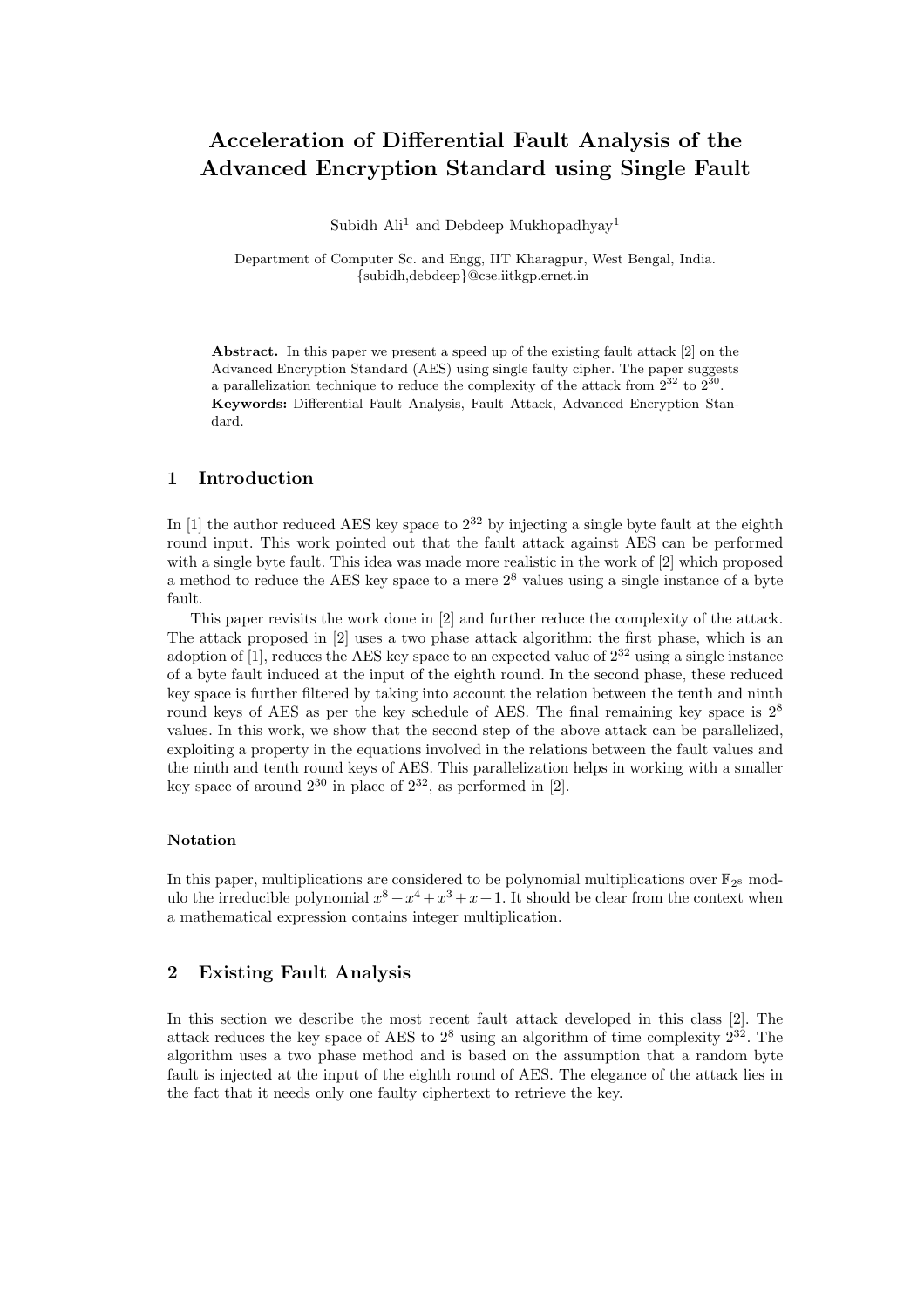

Fig. 1: Propagation of byte fault induced at the input of eighth round

### 2.1 First Phase of the Attack

Figure 1 shows the propagation of single byte fault induced at the input of the eighth round of AES.

At the ninth round output, these faults are propagated to rest of the twelve bytes. Let us consider  $CT$  and  $CT'$  be the fault free and faulty output ciphertext where  $CT$  is represented by,

$$
\mathbf{K_{10}} = \begin{pmatrix} k_0 & k_4 & k_8 & k_{12} \\ k_1 & k_5 & k_9 & k_{13} \\ k_2 & k_6 & k_{10} & k_{14} \\ k_3 & k_7 & k_{11} & k_{15} \end{pmatrix} \quad \mathbf{K_9} = \begin{pmatrix} k'_0 & k'_4 & k'_8 & k'_{12} \\ k'_1 & k'_5 & k'_9 & k'_{13} \\ k'_2 & k'_6 & k'_{10} & k'_{14} \\ k'_3 & k'_7 & k'_{11} & k'_{15} \end{pmatrix}
$$

All the elements of  $CT$ ,  $CT'$  and  $K_{10}$  are in  $F_{2}$ s.

If we use the inter-relation between the faulty bytes of column  $c_1$  at the end of the ninth round MixColumn as in Figure 1, we will have following four equations:

$$
2F_1 = S^{-1}(x_0 \oplus k_0) \oplus S^{-1}(x'_0 \oplus k_0)
$$
  
\n
$$
F_1 = S^{-1}(x_{13} \oplus k_{13}) \oplus S^{-1}(x'_{13} \oplus k_{13})
$$
  
\n
$$
F_1 = S^{-1}(x_{10} \oplus k_{10}) \oplus S^{-1}(x'_{10} \oplus k_{10})
$$
  
\n
$$
3 F_1 = S^{-1}(x_7 \oplus k_7) \oplus S^{-1}(x'_7 \oplus k_7)
$$
\n(1)

This system equations yield  $2^8$  expected values of key quartet  $\{k_0, k_{13}, k_{10}, k_7\}$ . Similarly solving the other three system of equations generated from columns  $c_2, c_3$ , and  $c_4$  will give other three key quartet values. Therefore the entire AES key space reduces to an expected value of  $(2^8)^4 = 2^{32}$ .

In the second phase of the attack these  $2^{32}$  possible keys are further filtered out using the interrelations of the fault values after the eighth round MixColumn, which are not used in the above equations.

### 2.2 Second Phase of the Attack

In order to further reduce the key hypotheses the relationship between the ninth round key and the tenth round key is used.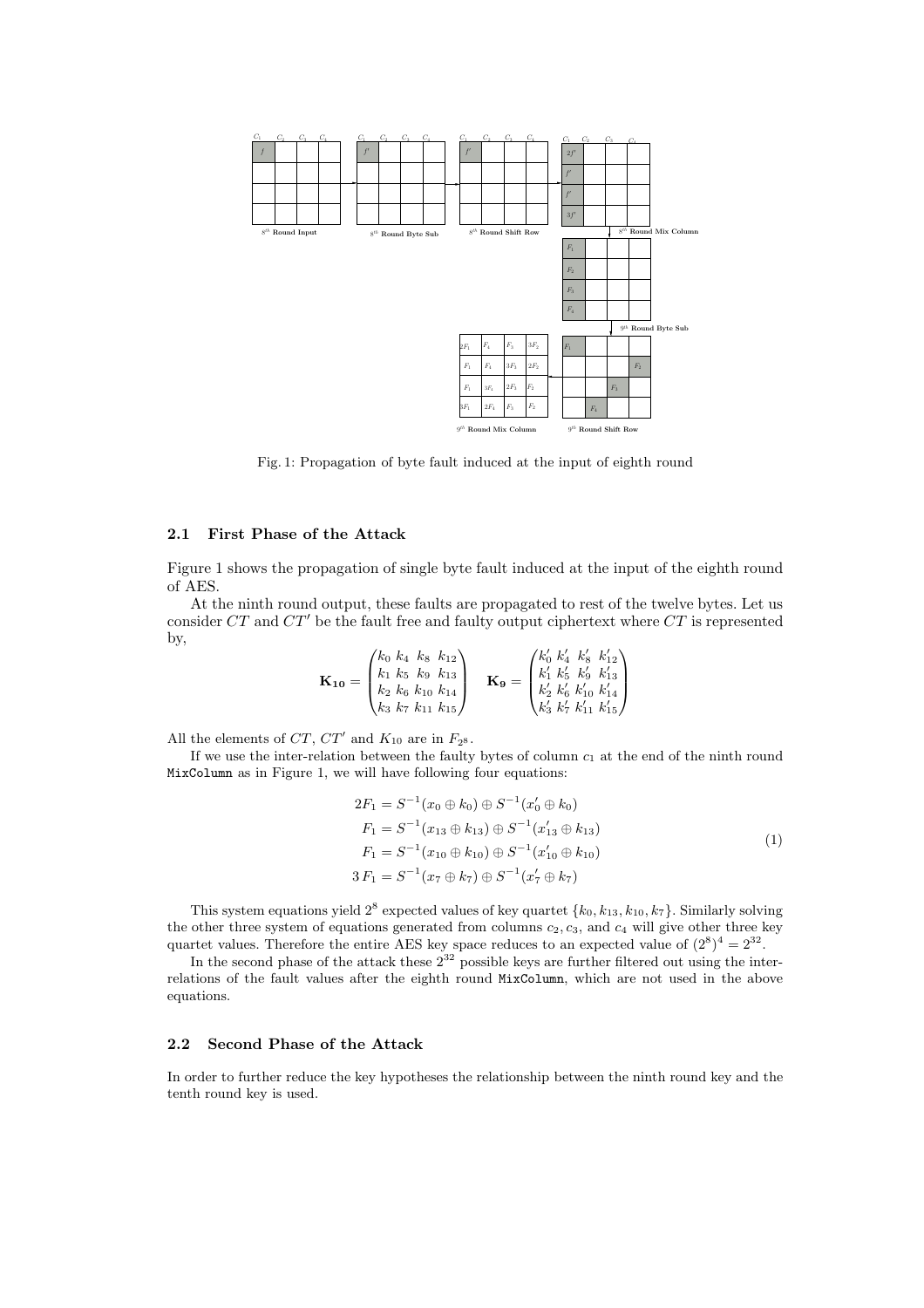The AES key schedule is invertible. Therefore ninth round key  $\mathbf{K}_9$  can be expressed in terms of elements of tenth round key  $K_{10}$ . The value of  $K_9$  can be expressed as

> $\sqrt{ }$  $\vert$  $k_0\oplus S(k_1 3\oplus k_9)\oplus h_{10}\,\, k_4 \oplus k_0\,\,\, k_8 \oplus k_4\,\,\,\, k_{12}\oplus k_8$  $k_1 \oplus S(k_{14} \oplus k_{10}) \ \ \ \ \ \ k_5 \oplus k_1 \ \ k_9 \oplus k_5 \ \ \ k_{13} \oplus k_9$  $k_{2}\oplus S(k_{15}\oplus k_{11})\ \ \ \ \ \ k_{6}\oplus k_{2}\ k_{10}\oplus k_{6}\ k_{14}\oplus k_{10}$  $k_3 \oplus S(k_{12} \oplus k_8) \qquad k_7 \oplus k_3 \ k_{11} \oplus k_7 \ k_{15} \oplus k_{11}$ 1  $\vert \cdot$

From Figure 1, we can observe that the fault values in the first column of the state matrix at the output of the eighth round MixColumn is  $(2f', f', f', 3f')$ , where f' is a non-zero arbitrary value in  $\mathbb{F}_{28}$ . Using the InverseMixColumn operation and using the inter-relations between the fault values, we can define the following equation:

$$
2 f' = S^{-1} \Big( 14 \left( S^{-1} (x_0 \oplus k_0) \oplus k_0 \oplus S(k_1 3 \oplus k_9) \oplus h_{10} \right) \oplus 11 \Big( S^{-1} (x_{13} \oplus k_{13}) \oplus k_1 \oplus S(k_{14} \oplus k_{10}) \Big) \oplus 13 \Big( S^{-1} (x_{10} \oplus k_{10}) \oplus k_2 \oplus S(k_{15} \oplus k_{11}) \Big) \oplus 9 \Big( S^{-1} (x_7 \oplus k_7) \oplus k_3 \oplus S(k_{12} \oplus k_8) \Big) \Big) \oplus 13 \Big( S^{-1} (x'_0 \oplus k_0) \oplus k_0 \oplus S(k_1 3 \oplus k_9) \oplus h_{10} \Big) \oplus 11 \Big( S^{-1} (x'_{13} \oplus k_{13}) \oplus k_1 \oplus S(k_{14} \oplus k_{10}) \Big) \oplus 13 \Big( S^{-1} (x'_{10} \oplus k_{10}) \oplus k_2 \oplus S(k_{15} \oplus k_{11}) \Big) \oplus 9 \Big( S^{-1} (x'_7 \oplus k_7) \oplus k_3 \oplus S(k_{12} \oplus k_8) \Big) \Big)
$$
\n
$$
(2)
$$

Similarly, we can define the following equations:

$$
f' = S^{-1} \Big( 9 \left( S^{-1} (x_{12} \oplus k_{12}) \oplus (k_{12} \oplus k_8) \right) \oplus 14 \left( S^{-1} (x_9 \oplus k_9) \oplus (k_{13} \oplus k_9) \right) \oplus 11 \left( S^{-1} (x_6 \oplus k_6) \oplus (k_{14} \oplus k_{10}) \right) \oplus 13 \Big( S^{-1} (x_3 \oplus k_3) \oplus (k_{15} \oplus k_{11}) \Big) \Big) \oplus S^{-1} \Big( 9 \left( S^{-1} (x'_{12} \oplus k_{12}) \oplus (k_{12} \oplus k_8) \right) \oplus (k_{14} \oplus k_{10}) \Big) \oplus 14 \left( S^{-1} (x'_{9} \oplus k_{9}) \oplus (k_{13} \oplus k_{9}) \right) \Big) \oplus 11 \left( S^{-1} (x'_{6} \oplus k_{6}) \oplus (k_{14} \oplus k_{10}) \right) \oplus 13 \left( S^{-1} (x'_{3} \oplus k_3) \oplus (k_{15} \oplus k_{11}) \right) \Big) \Big) \tag{3}
$$

$$
f' = S^{-1} \Big( 13 \left( S^{-1} (x_8 \oplus k_8) \oplus (k_8 \oplus k_4) \right) \oplus 9 \left( S^{-1} (x_5 \oplus k_5) \oplus (k_9 \oplus k_5) \right) \oplus 14 \left( S^{-1} (x_2 \oplus k_2) \right) \n\oplus (k_{10} \oplus k_6) \Big) \oplus 11 \left( S^{-1} (x_{15} \oplus k_{15}) \oplus (k_{11} \oplus k_7) \right) \Big) \oplus S^{-1} \Big( 13 \left( S^{-1} (x_8' \oplus k_8) \oplus (k_8 \oplus k_4) \right) \oplus \n9 \left( S^{-1} (x_5' \oplus k_5) \oplus (k_9 \oplus k_5) \right) \Big) \oplus 14 \left( S^{-1} (x_2' \oplus k_2) \oplus (k_{10} \oplus k_6) \right) \oplus 11 \left( S^{-1} (x_{15}' \oplus k_{15}) \oplus (k_{11} \oplus k_7) \right) \Big) \n(4)
$$

$$
3f' = S^{-1}(11(S^{-1}(x_4 \oplus k_4) \oplus (k_4 \oplus k_{10})) \oplus 13(S^{-1}(x_1 \oplus k_1) \oplus (k_5 \oplus k_1))) \oplus 9(S^{-1}(x_{14} \oplus k_{14}) \oplus (k_6 \oplus k_2)) \oplus 14(S^{-1}(x_{11} \oplus k_{11}) \oplus (k_7 \oplus k_3))) \oplus S^{-1}(11(S^{-1}(x_4' \oplus k_4) \oplus (k_4 \oplus k_{10})) \oplus 13(S^{-1}(x_1' \oplus k_1) \oplus (k_5 \oplus k_1))) \oplus 9(S^{-1}(x_{14}' \oplus k_{14}) \oplus (k_6 \oplus k_2)) \oplus 14(S^{-1}(x_{11}' \oplus k_{11}) \oplus (k_7 \oplus k_3)))
$$
\n(5)

The second stage of the attack is coupled with the first stage. All of the key hypotheses generated by the first stage are tested using the above equations. If it the key value satisfies the above equations, we store the key, else it can be discarded. This avoids storing the entire  $2^{32}$  possible AES keys which are produced by the first step of the attack, and an attacker would expect to reduce  $2<sup>8</sup>$ key hypotheses. But the complexity remain 2<sup>32</sup>

In the next section we present our parallelization technique to reduce the complexity of the attack to  $2^{30}$  from  $2^{32}$ .

## 3 Parallelization of the Second Phase of the Attack

The above second phase of the analysis is based on four equations: (2), (3), (4), and (5). All the  $2^{32}$ possible key hypotheses are tested by these four equations. The key hypotheses which are satisfied by all four equation are considered and rest are discarded.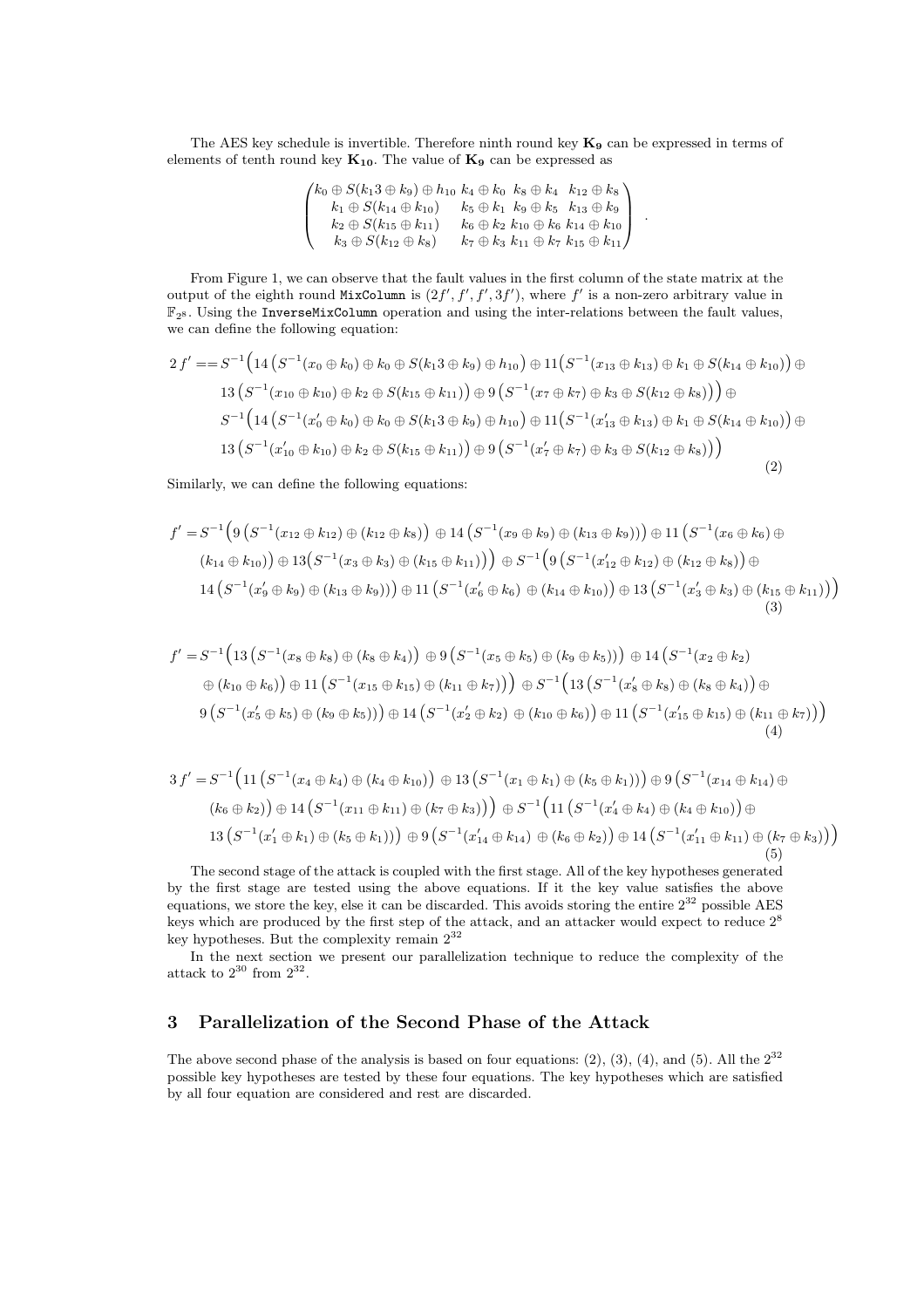However if we consider the above four equations in pairs we observe that each possible pair does not contain all the 16 bytes of the AES key. For example, the pair of equations (3) and (4) contains 14 key bytes excluding  $k_0$  and  $k_1$ . This fact can be utilized to reduce the time complexity of the attack. We use this observation to split the lists of key which are exported in the first phase of the attack and subsequently filtered in the second phase.

In the first phase of the attack we have four quartets  $\{k_0, k_{13}, k_{10}, k_7\}$ ,  $\{k_{12}, k_9, k_6, k_3\}$ ,  ${k_8, k_5, k_2, k_{15}}$  and  ${k_4, k_1, k_{14}, k_{11}}$ . Let us assume one value of the first quartet is  $(a_1, b_1, c_1, d_1)$ . As per the property of the S-Box there will be another value of  $k_1$  which satisfies the system of equation (1) with rest of the key byte values remaining same. Let us assume the second value of  $k_1$ is  $a_2$ , then the four-tuple  $(a_2, b_1, c_1, d_1)$  also satisfies the system of equation (1).



Fig. 2: Model for data-flow parallelization in the second phase

Using this idea, we can divide the list for the quartet  $\{k_0, k_{13}, k_{10}, k_7\}$  into two sublists,  $L_1, L_2$ . As depicted in Figure 2 The list  $L_1$  contains the pair values for the key byte  $k_0$  (note that the key byte  $k_0$  has always an even number of possible choices). The list  $L_2$  contains the distinct values for the remaining part of the quartet,  ${k_{13}, k_{10}, k_7}$ . Thus the expected size of the lists  $L_1$  and  $L_2$  is  $2^7$ each, compared to the previous list size of  $2^8$  when $\{k_0, k_{13}, k_{10}, k_7\}$  were stored together.

Similarly, we store the possible values of quartet  $\{k_4, k_1, k_{14}, k_{11}\}$  in two lists,  $L_3$  and  $L_4$ . Here  $L_3$  stores the pair values for the key byte  $k_5$ , while the list  $L_4$  contains the distinct values for the key bytes  $\{k_4, k_{14}, k_{11}\}$ . Here also the expected size of the lists are  $2^7$ . The other two quartets {  $k_{12}, k_9, k_6, k_3$ ,  $\{k_8, k_5, k_2, k_{15}\}$  are stored in list  $L_5$  and  $L_6$ . Both the lists have expected size of  $2^8$ .

Next we select the key bytes from the six lists,  $L_1, L_2, L_3, L_4, L_5, L_6$  to solve the equations of the second phase of the attack such that the time complexity is reduced.

Because of the observations regarding the pair of equations  $(2)$  and  $(5)$ ; and  $(3)$  and  $(4)$ , the second phase can be divided into two parts. In part one we test the keys generated from the first phase of the attack by the pair of equations (3) and (4). In Figure 2 this is denoted as Test1. As the two equations for Test1 does not required key bytes  $k_0$  and  $k_1$  we only consider all possible keys generated from lists  $L_2, L_4, L_5, L_6$ . There are  $2^{30}$  such possible keys. In the second part we, combine each of the 14 byte keys satisfying Test1 with one of the four possible values arising out of